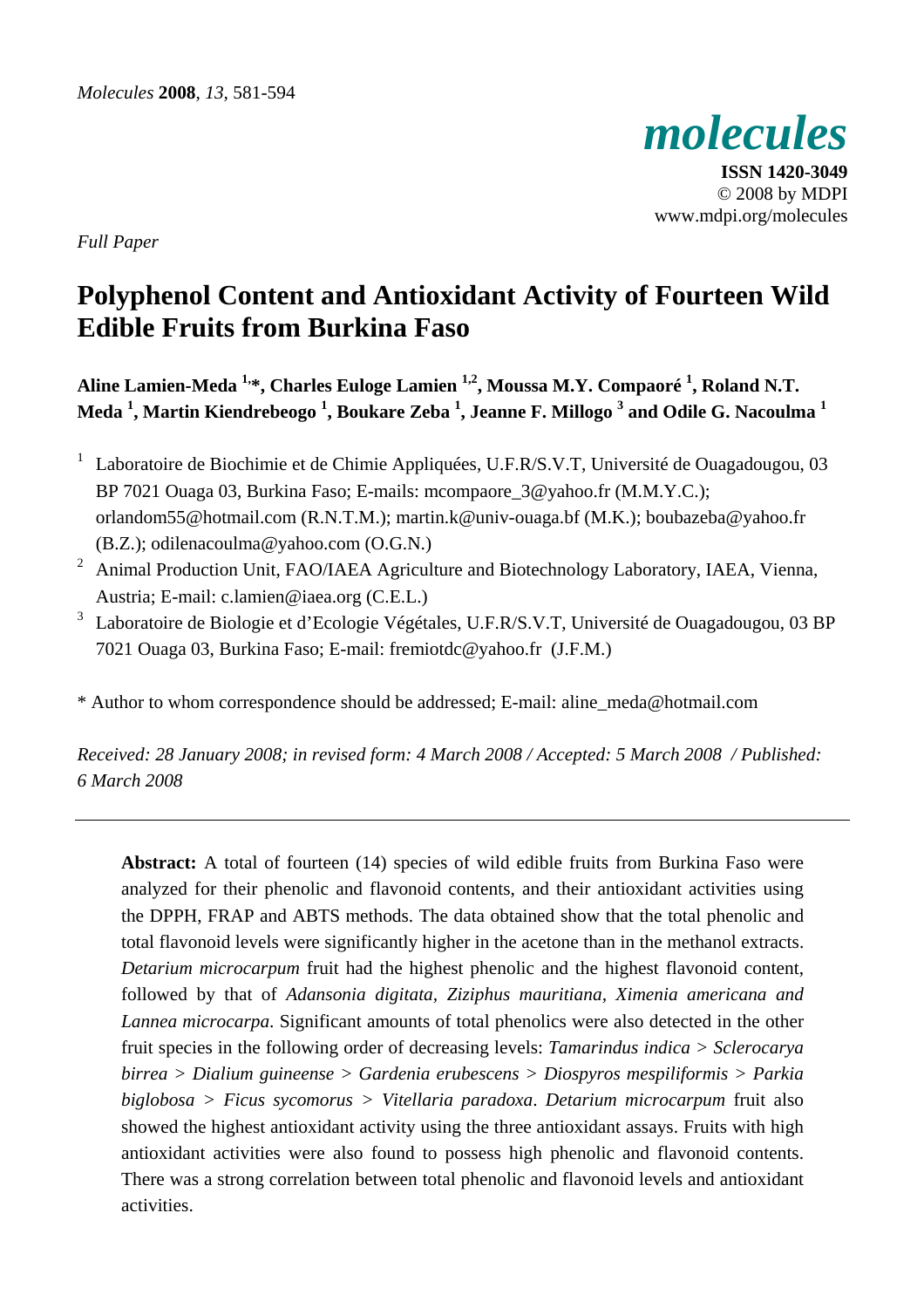## **Introduction**

Wild edible plants contribute significantly to the nutrition of rural West African inhabitants [1]. Although these foods are consumed by people throughout the year in fresh and dried forms, reliance on these foods increases during periods of cereal shortages. Nowadays, however, a nutritional transition is occurring in the poorest countries of the world resulting in the replacement of traditional plant-based diets that are rich in fruits and vegetables with diets that are rich in calories provided by animal fats and sugars, and low in complex carbohydrates [2].

Wild edible foods include fruits, leaves, flowers and seeds from spontaneous trees and shrubs. Of these, fruits are receiving increase interest from researchers working on wild edible plant species because of their nutritional value, vitamin and mineral contents. These fruits are being investigated as potential food supplements in the Sahelian region so as to increase quality of daily food for the rural population [3]. In West Africa, around 75 wild edible fruit species known by the Malinké ethnic group of Ivory Coast, have been inventoried by Ambé [4]. The same author found that many wild edible fruits are still unknown or insufficiently exploited in the region, despite their nutritional values.

Research on wild fruits and other wild edible plants is also intended to promote the preservation of these species, presently under threat by human activities. In addition to their nutritional value, the preservation of these fruits also has economical advantages, as there is a significant trade in some if these wild edible fruits [4]. Some of these wild fruits are also known to have medicinal properties. Any scientific evidence for the health benefits of such wild fruits in addition to their nutritional value would be an added value to the plants producing such fruits. Concerning their medicinal properties, the most commonly studied benefit is their antioxidant effects. Antioxidants play a crucial role in the prevention of chronic ailments such as heart disease, cancer, diabetes, hypertension, stroke and Alzheimer's disease by combating oxidative stress [5].

The dietary intake of fruits has a strong inverse correlation with the risk of developing coronary heart disease and cancer. In fruits, vitamins C, A and E, and polyphenols are known to be responsible for such antioxidant activity, with polyphenols being the most active. A number of studies have reported the content of some essential nutrients in wild edible fruits from western Africa [3,6], including energy levels, ascorbic acid, vitamins, metals and trace minerals.

In Burkina Faso, *Adansonia digitata* L. (Bombacaceae), *Detarium microcarpum* Guill. et Perr. (Caesalpiniaceae), *Dialium guineense* Willd (Caesalpiniaceae), *Diospyros mespiliformis* Hochst. (Ebenaceae), *Ficus sycomorus* L. (Moraceae), *Gardenia erubescens* Stapf. et Hutch. (Rubiaceae), *Lannea microcarpa* Engl. et K. Krause. (Anacardiaceae), *Parkia biglobosa* (Jacq.) R. Br. (Caesalpiniaceae), *Saba senegalensis* (A.Dc) Pichon. (Apocynaceae), *Sclerocarya birrea* (A. Rich) Hochst. (Anacardiaceae), *Tamarindus indica* L. (Caesalpiniaceae), *Vitellaria paradoxa* C.F. Gaertn. (Sapotaceae), *Ximenia americana* L. (Olacaceae) and *Ziziphus mauritiana* Lam. (Rhamnaceae) are well known wild edible fruit species, and their fruits are traditionally consumed as a food sources as well as for medicinal purposes (Table 1).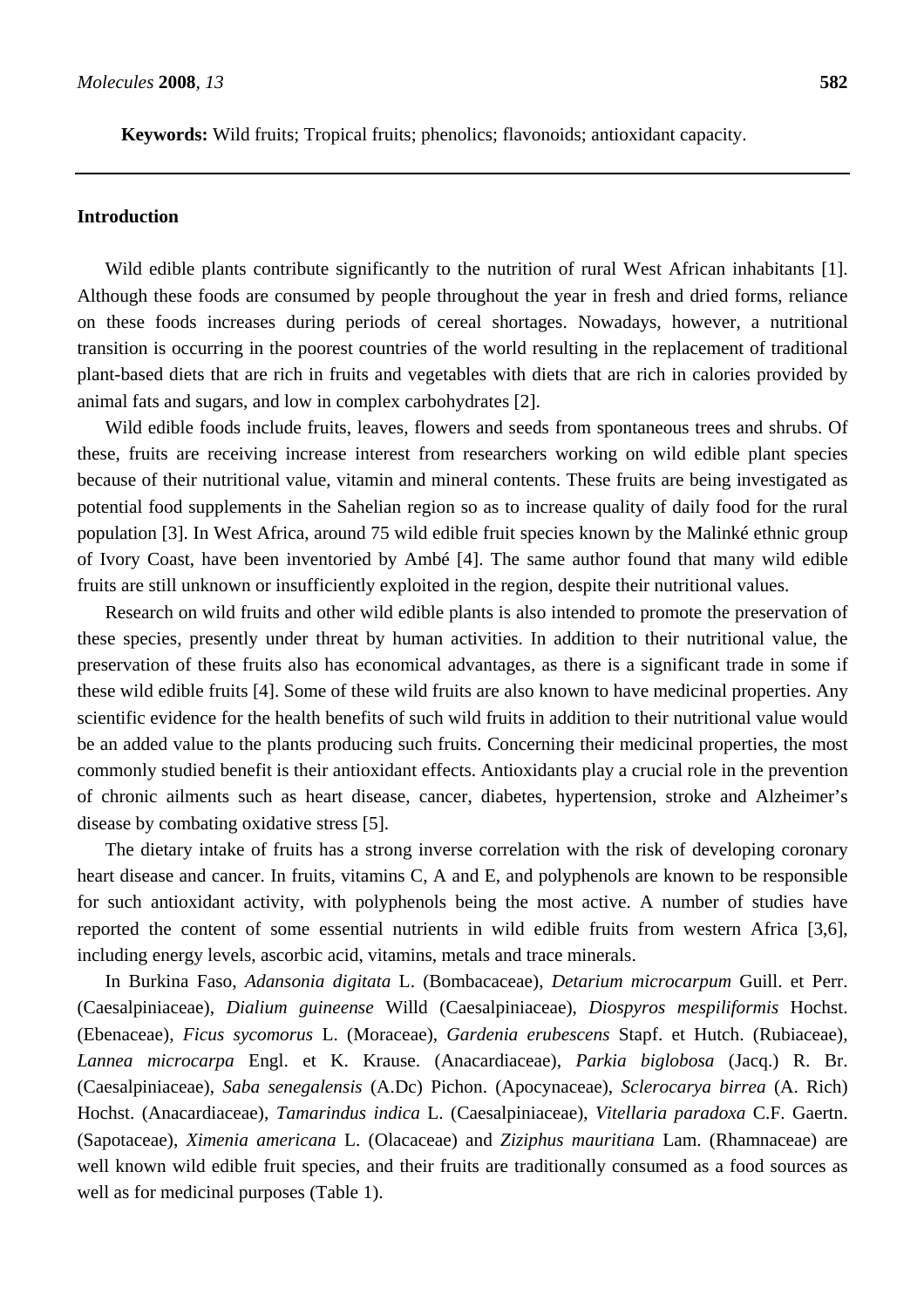| <b>Fruits</b>                           | <b>Part studied</b> | <b>Therapeutic uses</b>                                                             |
|-----------------------------------------|---------------------|-------------------------------------------------------------------------------------|
| Adansonia digitata L.                   | Flesh with peel     | Refreshing, tonic, diuretic, bitter-sweet,                                          |
| (Bombacaceae)                           |                     | cystitis, dysentery, hepatic disorders,                                             |
|                                         |                     | hypogalactia [20,21]                                                                |
| Detarium microcarpum Guill. et          | Flesh with peel     | Vitamin C and B deficiencies, dizziness,                                            |
| Perr.                                   |                     | infectious diseases. Analgesic, digestive, tonic,                                   |
| (Caesalpiniaceae)                       |                     | stimulant, antibacterial, antiscorbutic [21]                                        |
| Dialium guineense Willd                 | Flesh               |                                                                                     |
| (Caesalpiniaceae)                       |                     |                                                                                     |
| Diospyros mespiliformis                 | Flesh with peel     | Green fruits: dysentery, gastroenteritis,                                           |
| Hochst.                                 |                     | diarrhoea, menorrhagia, vomiting. Astringent,                                       |
| (Ebenaceae)                             |                     | spasmolytic, antibacterial, haemostatic [21]                                        |
| Ficus sycomorus L.                      | Flesh with peel     |                                                                                     |
| (Moraceae)                              | and seed            |                                                                                     |
| Gardenia erubescens Stapf. et<br>Hutch. | Flesh with peel     |                                                                                     |
| (Rubiaceae)                             |                     |                                                                                     |
| Lannea microcarpa Engl. et K.           | Flesh with peel     | Rachitism and scurvy [21]                                                           |
| Krause.                                 |                     |                                                                                     |
| (Anacardiaceae)                         |                     |                                                                                     |
| Parkia biglobosa (Jacq.) R. Br.         | Flesh               | Constipation (Laxative), yellow fever, rickets,                                     |
| Caesalpiniaceae                         |                     | anorexia <sup>[21]</sup>                                                            |
| Saba senegalensis (A.Dc) Pichon         | Flesh               | Green fruits: Diuretic, galactogogue.                                               |
| var. senegalensis                       |                     | Ripe fruits: Anorexia, antiscorbutic, stimulant,                                    |
| (Apocynaceae)                           |                     | tonic $[21]$                                                                        |
| Sclerocarya birrea (A. Rich.)           | Flesh with peel     | Internal use: Pulp fruits (juice): constipation,                                    |
| Hochst.                                 |                     | nausea, anorexia, Astringent, diuretic,                                             |
| (Anacardiaceae)                         |                     | hypotensor, laxative, antiscorbutic, Anorexia,                                      |
|                                         |                     | External use (juice) cutaneous eruptions.                                           |
|                                         |                     | Antiviral, antibacterial, anti-inflammatory                                         |
| Tamarindus indica L.                    |                     | drug, astringent [21]                                                               |
| (Caesalpiniaceae)                       | Flesh               | Constipation, abdominal pains, bowel<br>obstruction, pregnancy vomiting, intestinal |
|                                         |                     | disorders, biliary, poisonings, puffiness,                                          |
|                                         |                     | cardiac weakness, diabetes, parasites,                                              |
|                                         |                     | paludism, fever, headache, diuretic,                                                |
|                                         |                     | antispasmodic, febrifuge, hypotensor [21]                                           |
| Vitellaria paradoxa C.F. Gaertn.        | Flesh with peel     | Food source, laxative [21]                                                          |
| (Sapotaceae)                            |                     |                                                                                     |
| Ximenia americana L.                    | Flesh with peel     | Pulp fruits: Constipation, refreshing, tonic,                                       |
| (Olacaceae)                             |                     | purgative, astringent [21]                                                          |
| Ziziphus mauritiana Lam.                | Flesh with peel     | Allergies, vitamin A and C deficiencies,                                            |
| (Rhamnaceae)                            |                     | constipation, insomnia, depression, nutritive,                                      |
|                                         |                     | sedative, anti-allergenic [21]                                                      |

**Table 1.** Therapeutic uses of some of the studied edible fruits.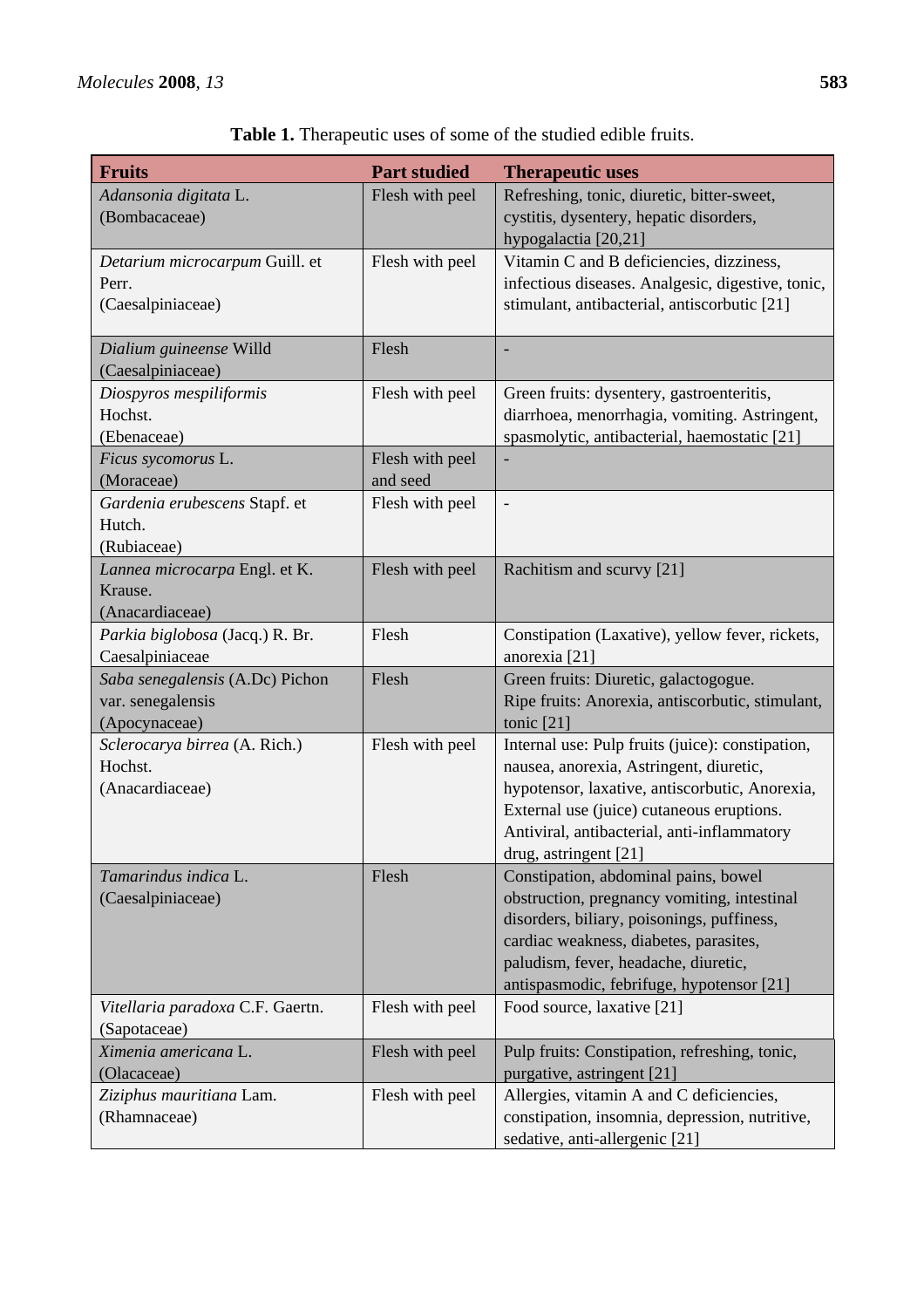Among these fourteen well known wild edible fruits from Burkina Faso, only *A. digitata* [7], *Z. mauritiana* [8], *S. birrea* [9,10], *T. indica* [11-13] and *D. microcarpum* [14], have been studied for their phytochemical contents and/or biological activities.

The present study aimed to promote the contribution of West African edible wild fruits in public health campaigns to encourage the eating of five to nine or more servings of fruits and vegetables daily, through evaluation of the total phenolic and flavonoid contents, and the antioxidant capacities of fourteen wild edible fruits from Burkina Faso. These data will be used to estimate the phytochemical and antioxidant intake of the local population and to understand the therapeutic uses of some of these fruits.

Several methods have been developed to monitor the total antioxidant capacity in biological samples [15-17]. These assays differ in how the different radicals and/or target molecules are generated and in the way the end points are measured. Because of this, more than one method is required to investigate the *in vitro* antioxidant potential of complex mixtures such as fruit extracts. We have therefore used the DPPH (2, 2-dipheny-l-picrylhydrazyl), FRAP (ferric reducing antioxidant capacity) and ABTS (2,2'-azinobis-3-ethylbenzothiazoline-6-sulphonate) assays to evaluate antioxidant activity.

#### **Results and Discussion**

## *Total phenolics (TP) and total flavonoids (TF).*

MeOH 70% and acetone 70% pH 2 are two solvents which are mainly used for phenolic extraction from plants, food or vegetables [16,18,19]. These two methods of extraction were performed with all the fruit samples to determine which leads to more efficient phenolic extraction. The fruit samples were kept at -20°C before analysis. Asami *et al*. [19] have shown that freezing fruit samples may lead to higher extraction efficiencies for total phenolics, because of enhanced plant cell rupture during ice crystal formation and melting, with improved solvent access and extraction.

The total phenolics of the MeOH extracts varied from 190.58 to 4946.67 mg GAE/100 g of fruit weight (fw) and that of acetone extracts were  $231.33 - 5978.33$  mg GAE/100 g of fw (Table 2), using a standard curve of gallic acid ( $R^2 = 0.9996$ ). While no significant difference was observed between phenolics values of the two extracts from *X. americana* fruit, we found that the total phenolics of the acetone extract were significantly higher  $(P < 0.05)$  than those of methanolic extracts in all the other fruits except in shea tree fruit (*V. paradoxa*) where the MeOH extract (381.67 mg GAE/100 g) shows more phenolics than the acetone one (231.35 mg GAE/100 g).

This result shows that the phenolics from these fruits are more extractible by acidified aqueous acetone than aqueous MeOH. The highest phenolics content was measured in *D. microcarpum* fruit (5978.33 mg/100 g of fw, acetone extract) followed by that of *A. digitata, Z. mauritiana*, *X. americana*, *L. microcarpa* and *S. senegalensis* (4072.5, 3240.83, 2086.67, 1005.75 and 945.83 mg/100 g of fw with acetone extracts, respectively). Important amount of phenolics (308 – 888 mg GAE/100 g of fw, acetone extract) were also measured in the remaining fruits in the following decreasing order: *T. indica > S. birrea > D. guineense > G. erubescens > D. mespiliformis > P. biglobosa > F. sycomorus > V. paradoxa*.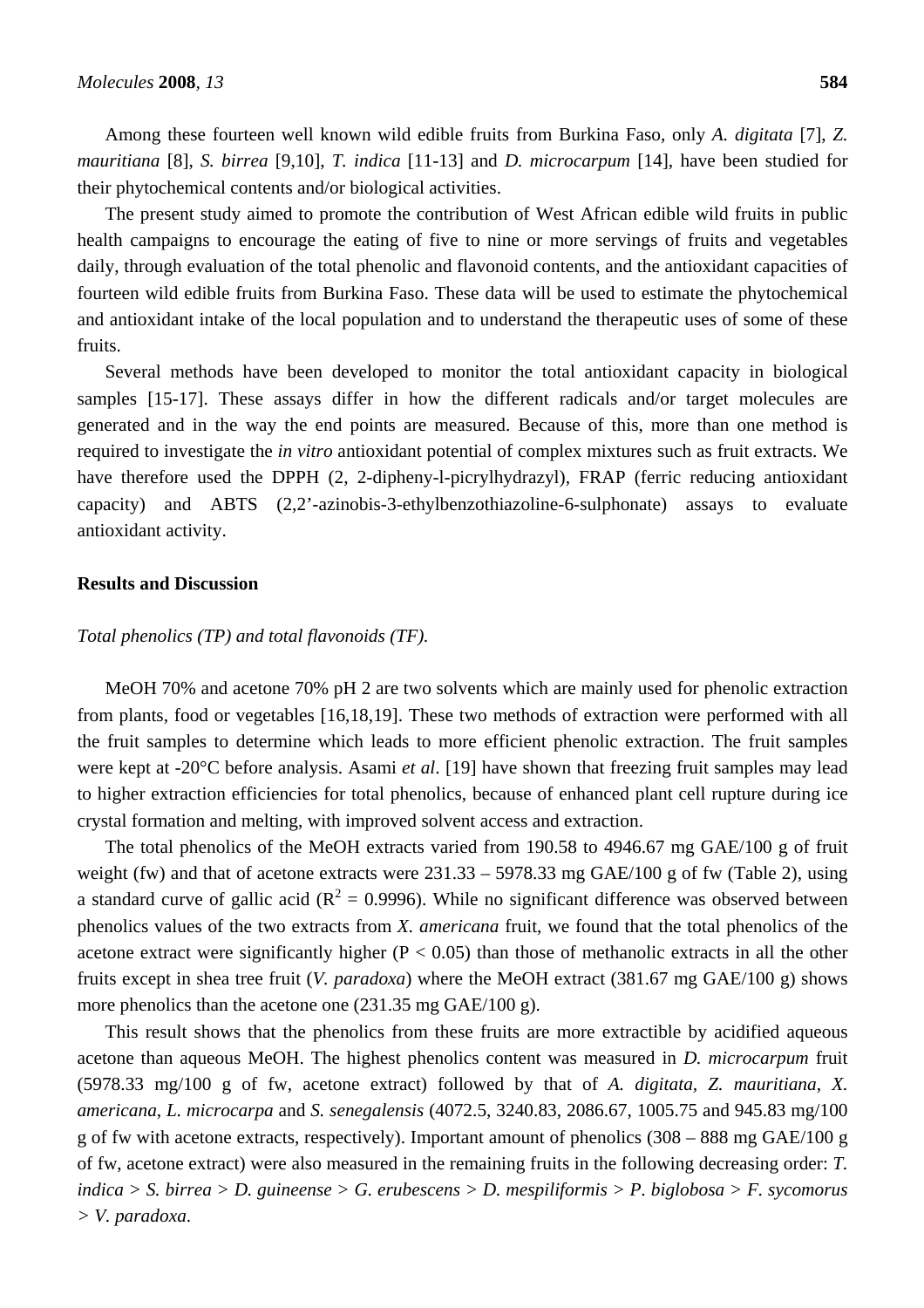| <b>Fruits</b>    | <b>Total phenolics</b>                    |                                 | <b>Total flavonoids</b>         |                               |
|------------------|-------------------------------------------|---------------------------------|---------------------------------|-------------------------------|
|                  | $(mg \text{ GAE}/100 g \text{ of fruit})$ |                                 | $\frac{mg QE}{100 g}$ of fruit) |                               |
|                  | <b>MeOH</b>                               | Acetone                         | <b>MeOH</b>                     | Acetone                       |
| A. digitata      | $3518.33 \pm 17.80$                       | $4057.50 \pm 57.34$             | $31.70 \pm 3.35$                | $42.73 \pm 0.46$              |
| D. microcarpum   | $4946.67 \pm 79.41$                       | $5978.33 \pm 87.50$             | $116.05 \pm 3.04$               | $155.90 \pm 1.89$             |
| D. guineense     | $579.00 \pm 6.013$                        | $852.50 \pm 23.41$              | $19.45 \pm 3.18$                | $10.23 \pm 0.83$              |
| D. mespiliformis | $336.33 \pm 9.14$                         | $591.67 \pm 36.80$              | $22.40 \pm 0.28^{\mathrm{b}}$   | $27.10 \pm 0.93^{\mathrm{b}}$ |
| F. sycomorus     | $190.58 \pm 11.89$                        | $308.83 \pm 6.80$               | $24.15 \pm 1.81$                | $33.15 \pm 1.79$              |
| G. erubescens    | $298.50 \pm 9.25$                         | $656.83 \pm 10.91$              | $11.70 \pm 0.81$                | $34.55 \pm 2.04$              |
| L. microcarpa    | $240.58 \pm 7.78$                         | $1006.83 \pm 6.59$              | $23.35 \pm 1.39$                | $35.35 \pm 1.63$              |
| P. biglobosa     | $380.92 \pm 8.43$                         | $526.17 \pm 34.70$              | nd                              | nd                            |
| S. senegalensis  | $515.50 \pm 32.21$                        | $945.83 \pm 14.13$              | $1.70 \pm 0.35$                 | $5.30 \pm 0.62$               |
| S. birrea        | $505.83 \pm 6.08$                         | $872.33 \pm 19.21$              | $33.90 \pm 0.35$                | $28.00 \pm 0.88$              |
| T. indica        | $957.33 \pm 13.20$                        | $888.67 \pm 21.96$              | $2.18 \pm 0.21$                 | $5.68 \pm 0.10$               |
| V. paradoxa      | $381.67 \pm 41.57$                        | $231.33 \pm 20.74$              | $20.70 \pm 0.48$                | $30.95 \pm 0.41$              |
| X. americana     | $2230.00 \pm 76.09^{\text{ a}}$           | $2086.67 \pm 55.11^{\text{ a}}$ | $30.95 \pm 3.76$                | $23.60 \pm 1.75$              |
| Z. mauritiana    | $2352.50 \pm 52.70$                       | $3240.83 \pm 44.21$             | $56.88 \pm 0.30$                | $92.55 \pm 1.76$              |

**Table 2.** Total phenolic and Total flavonoid levels for fourteen fruit extracts (MeOH 70%, Acetone 70%, pH 2). Results are mean  $\pm$  SD (n = 6).

nd: not detectable. Values with the same letter are not significantly different ( $P > 0.05$ ).

Using the AlCl<sub>3</sub> reagent and quercetin as standard ( $R^2 = 0.9993$ ), the total flavonoids varied from 1.7 mg QE/100 g (*S. senegalensis*) to 116.05 QE/100 g (*D. microcarpum*) for MeOH extracts (Table 2). The highest value for the acetone extract was 155.9 mg QE/100 g (*D. microcarpa*) and the lowest was 5.3 mg QE/100 g (*S. senegalensis*) with the following decreasing order: *D. microcarpum > Z. mauritiana > A. digitata > L. microcarpa > G. erubenscens > F. sycomorus > V. paradoxa > S, birrea > D. mespiliformis > X. americana > D. guineense > T. indica > S. senegalensis*. Flavonoids were not detectable in *P. biglobosa* fruits extracts using AlCl<sub>3</sub> reagent. When comparing the results of the two extracts, there was no significant difference between flavonoids value of the two extracts from the fruit of *D. mespiliformis*. For the remaining fruits, the total flavonoid content of the acetone extracts were significantly higher (P < 0.05) than those of the MeOH extracts except for those of *D. guineense, S. birrea* and *X. americana* where the MeOH extract had significantly (P < 0.05) higher flavonoids content. This shows that the flavonoids present in the studied fruits are more extractible by the acidified aqueous acetone than aqueous MeOH.

## *Antioxidant capacity.*

The antioxidant capacities of the fruits were analyzed using the free radical scavenging capacity (DPPH), the ferric reducing antioxidant power (FRAP) and the ABTS radical cation scavenging capacity (ABTS) (Figure 1).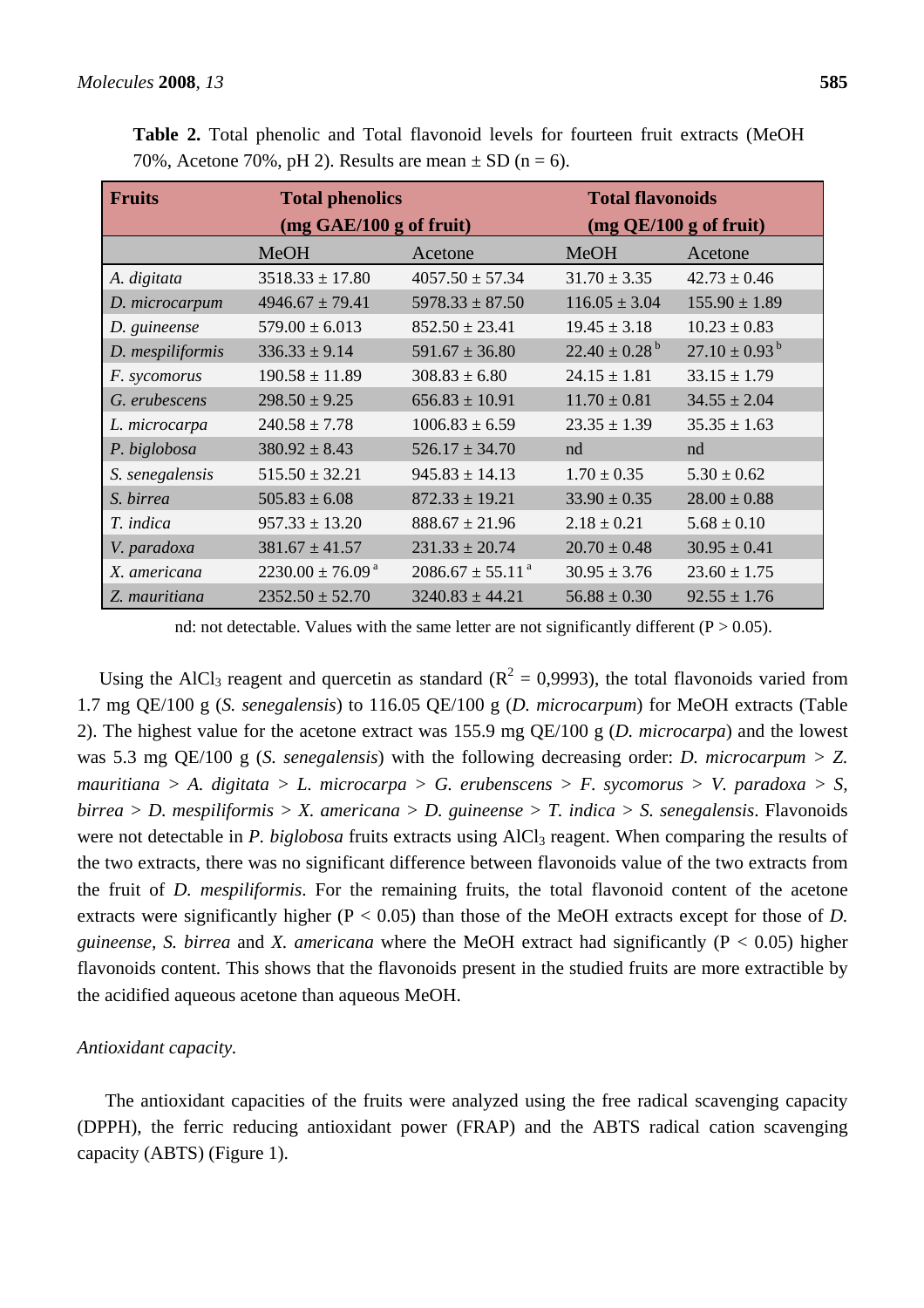**Figure 1.** Antioxidant activities obtained using the DPPH (a), FRAP (b) and ABTS (c) methods on fourteen fruit extracts (MeOH and Acetone) viz. *A. digitata* (AD), *D. microcarpum* (DM), *D. guineense* (DG), *D. mespiliformis* (DMe), *F. sycomorus* (FS), *G. erubescens* (GE), *L. microcarpa* (LM), *P. biglobosa* (PB), *S. senegalensis* (SS), *S. birrea* (SB), *T. indica* (TI), *V. paradoxa* (VP), *X. americana* (XA) and *Z. mauritiana* (ZM). Results are mean  $\pm$  SD (n = 6).



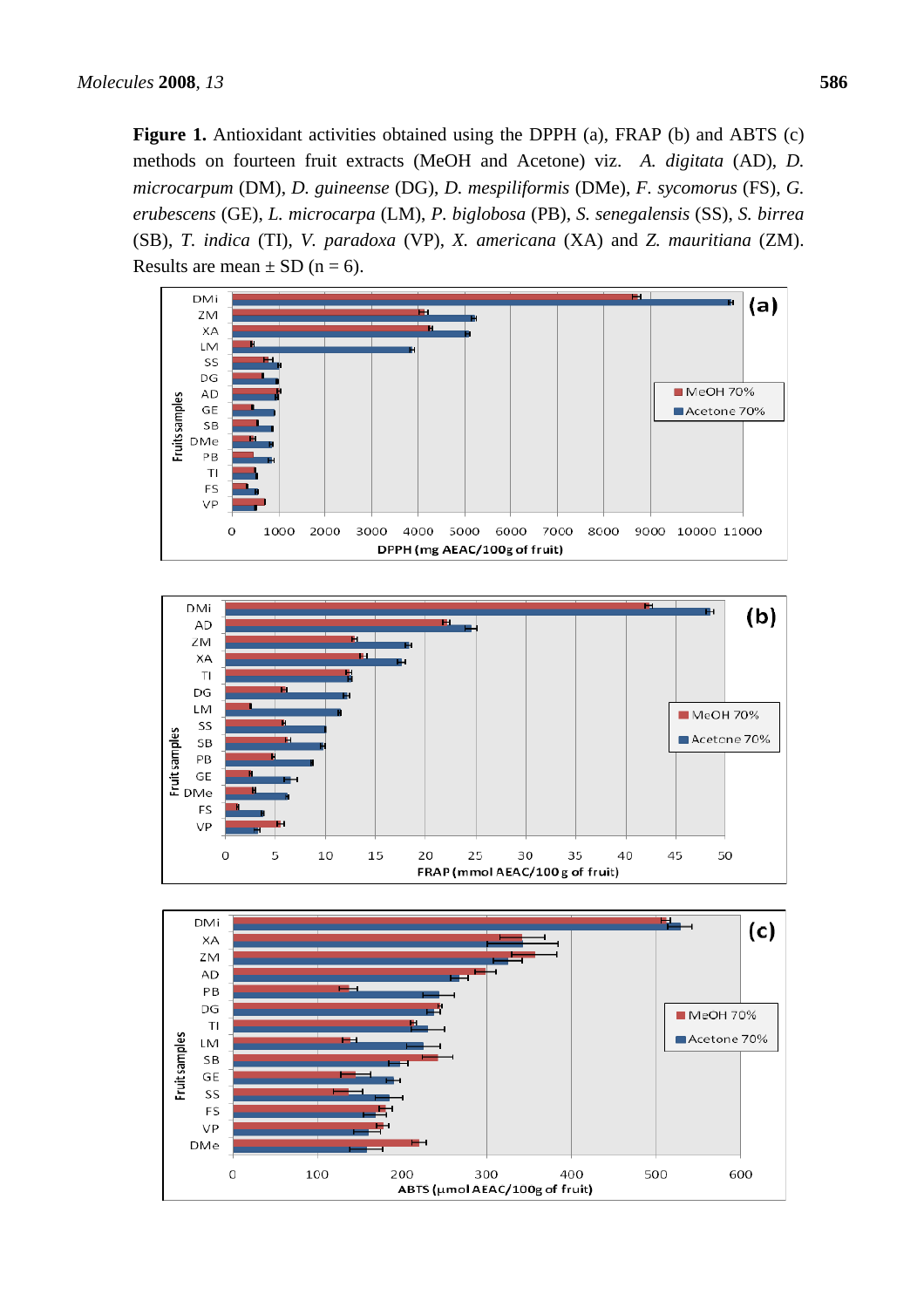The DPPH test is the oldest indirect method for determining the antioxidant activity which is based on the ability of the stable free radical 2,2-diphenyl-1-picrylhydrazyl to react with hydrogen donors including phenols [17]. The bleaching of DPPH solution increases regularly with increasing amount of fruit in a given volume. The bleaching action is mainly attributed to the presence of antioxidant compounds like polyphenols in the solution. The antioxidant capacity evaluated by DPPH radicalscavenging ranged from 319.63 to 8709.5 mg AEAC/100 g of fw for MeOH extracts and from 499.48 to 10729.41 mg AEAC/100 g of fw for the acetone extracts (Figure 1.a), using ascorbic acid as standard ( $R^2 = 0.9997$ ). The DPPH radical scavenging of the acetone extracts were significantly higher (P < 0.05) than those of MeOH extracts except for *A. digitata* and *V. paradoxa*. When considering the acetone extracts, the following decreasing order was found: *D. microcarpum > Z. mauritiana > X. americana > L. microcarpa > S senegalensis > D. guineense > A. digitata > G. erubenscens > S. birrea > D. mespiliformis > P. biglobosa > F. sycomorus > T. indica > V. paradoxa*. The antioxidant activity of the fruit from *D. microcarpum* was 2 to 24 fold higher than that of other fruits.

The FRAP assay measured the ability of phenolics to reduce  $Fe(3+)$  to  $Fe(2+)$ . The results of the FRAP method were similar to those of DPPH method. The FRAP values ranged from 1.21 to 42.35 mmol AEAC/100 g of fw for MeOH extracts and from 3.12 to 48.45 mmol AEAC/100 g of fw for acetone extracts (Figure 1.b), using ascorbic acid as standard ( $R^2 = 0.9999$ ). In this assay, no significant difference was observed between FRAP value of the two type of extracts from the fruits of *T. indica.* For the others fruits, the acetone extracts values were significantly higher ( $P < 0.05$ ) than those of MeOH extracts, except for *V. paradoxa* where the MeOH extracts had the highest value. The highest FRAP values were obtained with the fruit of *D. microcarpum* followed by *A. digitata, Z. mauritiana, X. americana* and *T. indica* (48.45, 24.50, 18.28, 17.57 and 12.42 mmol AEAC/100 g, respectively). In other fruits, the acetone extracts have shown also important FRAP values.

The ABTS test measures the relative antioxidant ability of fruits to scavenge the radical-cation  $ABTS^+$  produced by the oxidation of 2,2'-azinobis-3-ethylbenzothiazoline-6-sulphonate [17]. In the ABTS assay, the antioxidant capacities ranged from 136 to 511.5 µmol AEAC/100 g of fw for MeOH extracts and from 157.50 to 528 µmol AEAC/100 g of fw for acetone extracts (Figure 1.c), using ascorbic acid as standard ( $R^2 = 0.9990$ ). In this assay, the acetone extracts values were apparently higher than those of the MeOH extracts for *D. microcarpum, X. americana, P. biglobosa, T. indica, L. microcarpa, D. guineense* and *S. senegalensis* (528, 342.5, 243.5, 230, 225, 189.5, 184.5 µmol AEAC/100 g, acetone extracts) and inversely for the seven other fruits. Nevertheless, the t-test showed there was a significant difference (P < 0.05) only for the extracts from *A. digitata, D. mespiliformis, G. erubescens, L. micropcarpa, P. biglobosa* and *S. birrea* ( $P = 0.05$ ). The following decrease order was obtained with acetone extracts: *D. microcarpum > X. americana > Z. mauritiana > A. digitata > P. biglobosa > D. guineense > T. indica > L. microcarpa > S. birrea > G. erubenscens > S seneglensis > F. sycomorus > V. paradoxa > D. mespiliformis.*

It is now well accepted that increasing individual fruit and vegetable consumption up to 600 g per day (the baseline of choice) can reduce the total worldwide burden of disease [2]. In developed countries, nutraceuticals, functional foods and other food products, with various claims for health benefits, form a rapidly growing segment of the market, as a response to increasing disease risk factors being identified [22].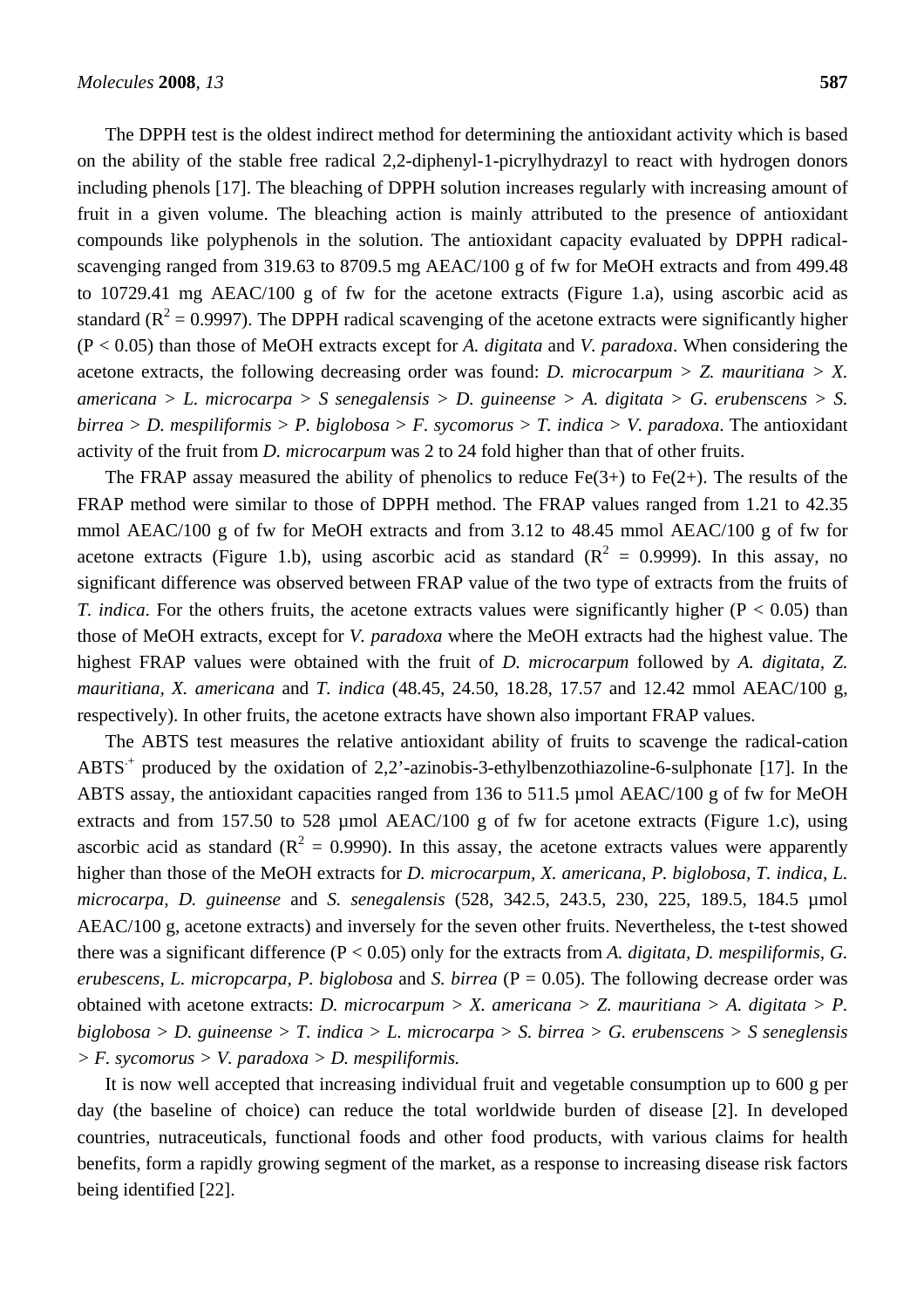In fruits, polyphenols constitute the main bioactive phytochemicals that have been proven effective in the prevention of certain chronic diseases such as coronary heart diseases, cancers and diabetes [19], because of their free radical-scavenging activities.

The results of this study showed important differences in the total polyphenol (TP) and total flavonoid (TF) content of these fruits, and also in their antioxidant capacity using the DPPH, FRAP and ABTS assays. Overall, the phenolic content was high in all the studied fruit samples as compared to the majority of temperate as well as other tropical fruits [5,18,23]. In the work reported here, the lowest TP values (231.33 and 308.83 mg GAE/100 g for *V. paradoxa* and *F. sycomorus*, respectively) were similar to the regularly consumed fruits in the United Kingdom [11], and to those of blueberries (670.9 mg GAE/100 g), dogwood berries (432 mg GAE/100 g) and sour cherries (429.5 mg GAE/100 g) from Bulgaria [24]. Furthermore, the TP value of tamarind (3.9 mg GAE/g) flesh from Singapore was two (2) fold lower than that of our study [12]. The TP of *S. birrea* fruit from Zimbabwe (2262 µg GAE/g of pulp, equivalent to 226.2 mg/100 g) was estimated by Ndhlala *et al*. [10]. This value is three fold lower than that of our acetone extract value (872.33 mg GAE/100 g) and two fold lower than the methanol extract value (505.83 mg GAE/100 g) from the same fruit. These variations could be explained by the climate and also the extraction solvent used.

Consumption of fruit is known to provide a wide variety of flavonoids, which play a protective role by reducing the risk for cancer and cardiovascular diseases [25]. In the present study, the contribution of flavonoids to the TP value of the fruits extracts varied from 0.23 % to 13.38 %. Our TF values were not comparable to those of others, due to differences in test methods used. For example, Ndhlala *et al*. [10] estimated the TF of *S. birrea* fruit from Zimbabwe (202 µg catechin/g of pulp) using a vanillin assay.

The fruit of *D. mirocarpum* with the highest TF, also possessed the highest TP. Considering the acetone extracts, the TF of this fruit was 1.7 to 29 fold higher than that of others fruits. The fruit of *Z. mauritiana* with 92.55 mg QE/100 g of TF also contained a remarkably high TP value.

A significant correlation ( $R = 0.83$ ,  $p \ll 0.0001$ ) was obtained between TP and TF levels. This correlation is high compared to others studies [26,27] on plant extracts ( $R = 0.43$ ) and honey samples  $(R = 0.11)$ .

For most fruits tested, the results for the antioxidant activities were similar to that of others reported in the literature, depending on the methods used. For example, Leong and Shui [28] reported  $<$  5000 mg AEAC/100 g of DPPH values for Singapore market fruits. FRAP values of 13.5 – 218 mg AEAC/100 g were measured for Malaysian tropical fruits and for a large variety of fruits and vegetables [11,23,29]. The ABTS assay has also been used to estimate the antioxidant activity of numerous fruits and vegetables [11,12,28].

The antioxidant capacity of baobab (*A. digitata*) fruit pulp has been studied by Besco *et al*. [7] using a photochemiluminescence. The value of the total antioxidant capacity of baobab pulp was 9 times higher than that of orange pulp, with values of 240.5 and 24.3 µmol/g, respectively. However, our study shows that the antioxidant activity of *D. microcarpum* is two-fold higher than that of *A. digitata*. We can thus assume that the fruit of *D. microcarpum* is a promising source of antioxidants, in comparison with baobab fruit and the orange.

In this study, the fruits possessing highest phenolic contents were also found to have the highest antioxidant capacity from the DPPH, FRAP and ABTS methods. For example, in all the three different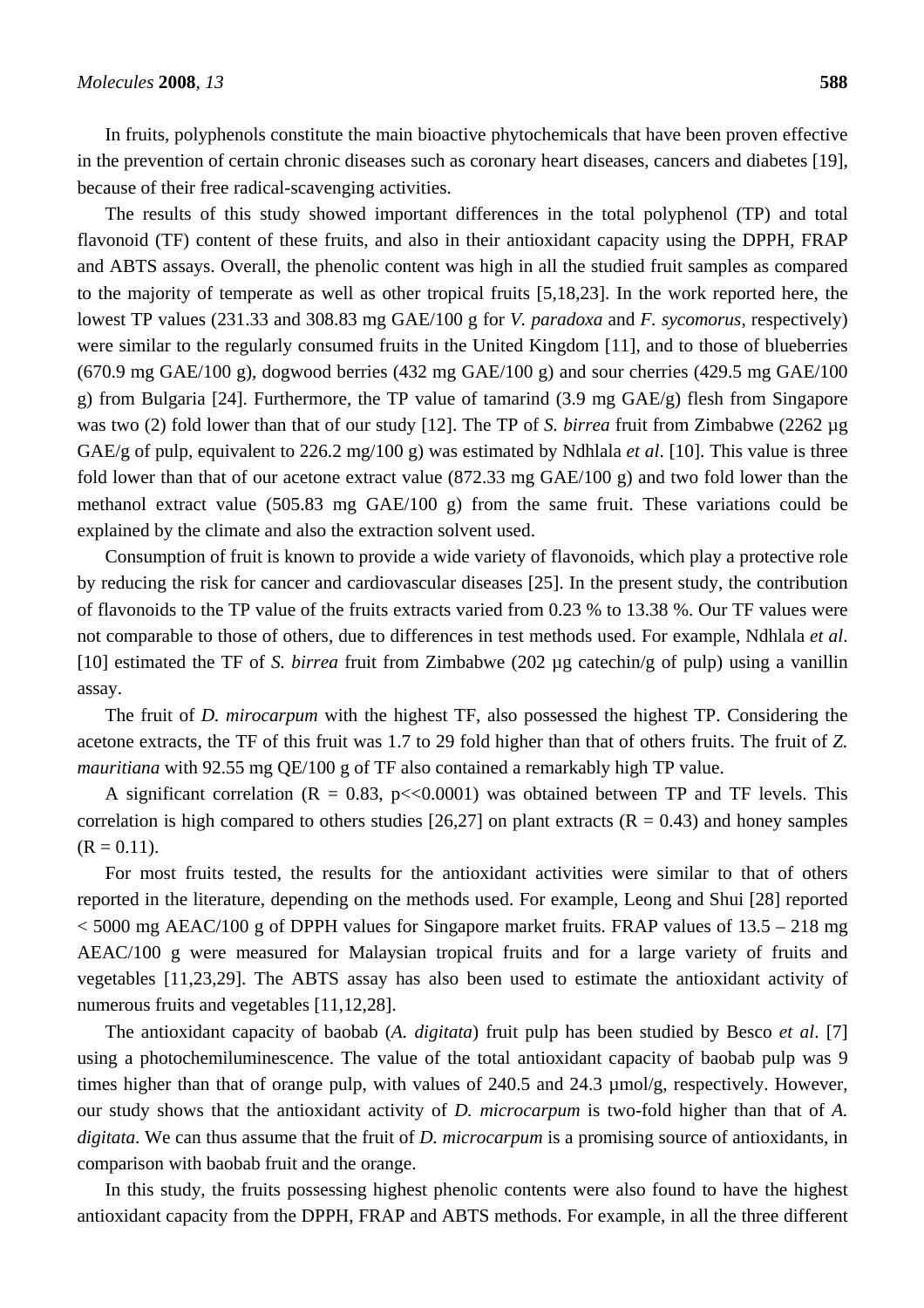antioxidant assays, the fruit of *D. microcarpum* was the most efficient followed by that of *Z. mauritiana, X. americana, L. microcarpa and S. senegalensis*. The same decreasing order was obtained for TP content.

We can also affirm that the strong antioxidant capacities of these fruit extracts were due to their high phenolic contents. This last assertion is confirmed by the correlation studies between the total phenolic and antioxidant activities.

Well pronounced correlations were observed between TP and the antioxidant activities: 0.82 (TP and DPPH), 0.96 (TP and FRAP) and 0.89 (TP and ABTS). These correlations also confirm the values of the Folin-Ciocalteu test as a tool for showing the availability of antioxidant compounds in fruits. Previous studies on the antioxidant activity of nectarine, peach, and plum from California [30] showed a close level of correlation between phenolic content and DPPH ( $R = 0.93 - 0.96$ ). Several authors have found good correlations between total phenolics determined by the Folin-Ciocalteu method and the ABTS test: 0.99, 0.96, and 0.94 calculated from wines by Simonetti *et al*. [31], Landrault *et al*. [32], and De Beer *et al*. [33], respectively.

Good correlations were also observed between TF and antioxidant activities: 0.88 (TF and DPPH), 0.91 (TF and FRAP) and 0.82 (TF and ABTS). This means that most of the flavonoids estimated by the AlCl3 method have antioxidant activity and are sensitive to the DPPH, FRAP and ABTS tests. Indeed Chang *et al*. [34] showed that aluminium chloride method is specific only for flavones and flavonols which are known to be present in fruits and to possess antioxidant activities [25,35]. Such a significant correlation between TF and antioxidant activity was also observed by Karadeniz *et al*. [36] with Turkish fruits.

High and significant correlations ( $R \ge 0.90$ ) were found between data from the DPPH, FRAP and ABTS antioxidant assays. These correlations confirmed the antioxidant activity of phenolic compounds from the tested fruits. Hinneburg *et al*. [15], however, found no correlation between the FRAP and DPPH assays on extracts from culinary herbs and spices.

The results from this study highlight the importance of the TP, TF and antioxidant capacities of some wild edible fruits from West Africa, as well as indicating the important need for further investigations into the identification of phenolics and flavonoids and *in vivo* antioxidant activities in these fruits. According to Leung [6], all the studied fruits are energy rich (71 - 303 calories/100 g) and almost all of them have therapeutic uses during their ripening period (Table 1). This study provides data to health professionals and food policy makers in West Africa for encouraging the population to consume more wild edible fruits as well as, promoting the preservation of such fruit species.

#### **Conclusions**

Fourteen (14) edible wild fruits were analysed for their total phenolic, flavonoid and antioxidant contents and activities respectively. The phenolics and flavonoids were more readily extracted using acidified aqueous acetone as solvent and the overall antioxidant values for the acetone extracts were significantly higher than those of the MeOH extracts. Total phenolics were higher in all the fruit samples studied, in comparison to the majority of other tropical fruits. The fruit of *D. microcarpum* had the highest total phenolic, flavonoid and antioxidant values. Fruits from *Z. mauritiana, X. americana, L. microcarpa and S. senegalensis* also exhibited high total polyphenolic and antioxidant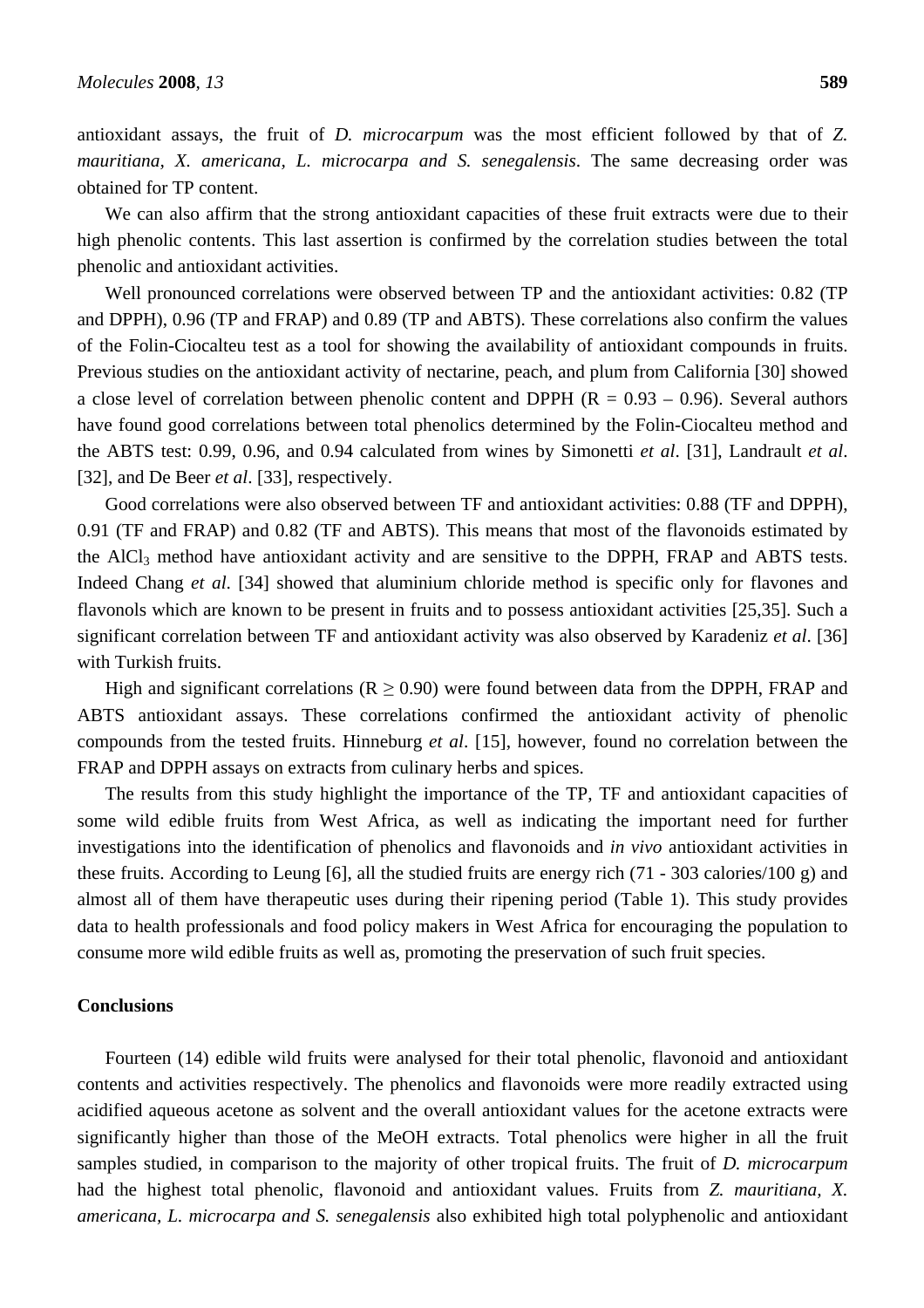capacities. The correlations indicated that total phenolics and flavonoids are the major contributors to the antioxidant activity of these fruits. Further investigations will be important to identify individual phenolic compounds, as well as the antioxidant and biological activities of these wild edible fruits, particularly those of *D. microcarpum*.

## **Experimental**

# *General*

The experiments were performed using a Cecil CE 2041 spectrophotometer (Cecil Instruments, England). All reagents were of analytical grade: Folin Ciocalteu-reagent,  $NaH_2PO_4$ ,  $Na_2HPO_4$ , sodium carbonate, aluminium trichloride  $(AICI_3)$ , gallic acid and quercetin were purchased from Sigma-Aldrich Chemie (Steinheim, Germany). 2,2-Dipheny-l-picrylhydrazyl (DPPH); 2,2'-azinobis(3 ethylbenzothiazoline-6-sulphonate) ABTS; trichloroacetic acid, potassium persulfate, acetone and methanol used were supplied by Fluka Chemie (Buchs, Switzerland). Potassium hexacyanoferrate  $[K<sub>3</sub>Fe(CN)<sub>6</sub>]$  was from Prolabo (Paris, France); ascorbic acid and iron trichloride were supplied by Labosi (Paris, France).

#### *Samples*

Fresh ripe fruit samples from *Adansonia digitata* L. (Bombacaceae), *Detarium microcarpum* Guill. et Perr. (Caesalpiniaceae), *Dialium guineense* Willd (Caesalpiniaceae), *Diospyros mespiliformis* Hochst. (Ebenaceae), *Ficus sycomorus* L. (Moraceae), *Gardenia erubescens* Stapf. et Hutch. (Rubiaceae), *Lannea microcarpa* Engl. et K. Krause. (Anacardiaceae), *Parkia biglobosa* (Jacq.) R. Br. (Caesalpiniaceae), *Saba senegalensis* (A.Dc) Pichon. (Apocynaceae), *Sclerocarya birrea* (A. Rich) Hochst. (Anacardiaceae), *Tamarindus indica* L. (Caesalpiniaceae), *Vitellaria paradoxa* C.F. Gaertn. (Sapotaceae), *Ximenia americana* L. (Olacaceae) and *Ziziphus mauritiana* Lam. (Rhamnaceae) were obtained in the central part of Burkina Faso. All fruits were harvested from March to August 2006 in the Gampela region, except *D. guineese*, which was a commercial sample. Fruits were also botanically identified by Prof. Millogo from the Plant Biology Department of the University of Ouagadougou. The parts of the fruits studied were chosen according to what is known to be consumed by locals.

For dry fruits, the flesh of *D. guineese* and *P. biglobosa*, and the flesh with peel of *A. digitata, D. microcarpum* and *Z. mauritiana* were manually ground and sieved to remove seeds, and the fine powder was kept in the freezer until extracted. The fresh fruits were cleaned under running tap water and kept at -20°C. The flesh of *S. senegalensis*, the flesh with peel of *D. mespiliformis*, *L. microcarpa, S. birrea, V. paradoxa, X. americana*, and flesh with peel and seeds of *F. sycomorus* were crushed just before extraction.

#### *Phenolic extraction*

For each fruit sample, two types of extraction were performed using 70% aqueous methanol [36] and 70% aqueous acetone pH 2 [18]. Briefly, powdered/ or crushed fruit (edible part with or without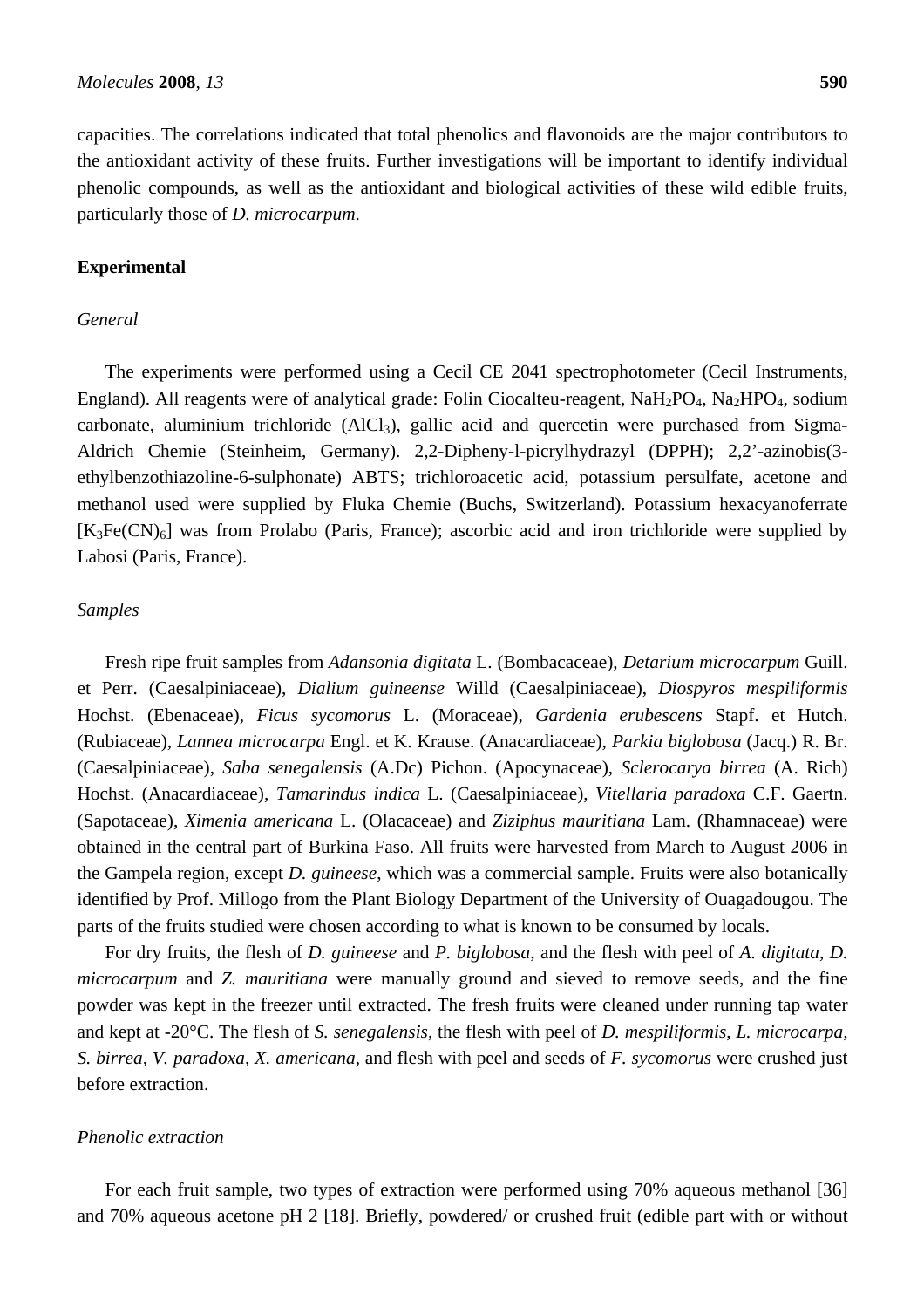skin and seeds, as would normally be eaten) were homogenized and 1g of the homogenate was extracted three times with 10 mL of each solvent by shaking vigorously for 10 min. The samples with solvent were centrifuged (4000 rpm for 15 min in a bench centrifuge). The three supernatants collected after centrifugation were combined and filtered through a Whatman no.1 filter, after which the filtrate

was evaporate to dryness at 40°C under vacuum. The extracted phenolics were dissolved in methanolwater (4:1, 10 mL). For each solvent (methanol and acetone) two different extractions were performed on two independent samples from the initial homogenate.

# *Determination of total phenolics and total flavonoids*

The total phenolics of each fruit extract were determined by the Folin-Ciocalteu method [37]. The diluted aqueous solution of each extract (0.5 mL) was mixed with Folin Ciocalteu reagent (0.2 N, 2.5 mL). This mixture was allowed to stand at room temperature for 5 min and then sodium carbonate solution (75 g/L in water, 2 mL) was added. After 2 h of incubation, the absorbances were measured at 760 nm against a water blank. A standard calibration curve was plotted using gallic acid (0-200 mg/L). The results were expressed as mg of gallic acid equivalents (GAE)/100 g of fruit weight.

The total flavonoids were estimated according to the Dowd method as adapted by Arvouet-Grand *et al*. [38]. A diluted methanolic solution (2 mL) of each fruit extract was mixed with a solution (2 mL) of aluminium trichloride  $(AICI_3)$  in methanol (2 %). The absorbance was read at 415 nm after 10 min against a blank sample consisting of a methanol  $(2 \text{ mL})$  and plant extract  $(2 \text{ mL})$  without AlCl<sub>3</sub>. Quercetin was used as reference compound to produce the standard curve, and the results were expressed as mg of quercetin equivalents (QE)/100 g of fruit weight.

#### *Iron (III) to iron (II) reduction activity (FRAP)*

The total antioxidant capacity of each fruit extract was determined using the iron (III) reduction method [15]. The diluted aqueous solution of each fruit extract (1 mL), at a concentration of 100  $\mu$ g/mL, was mixed with phosphate buffer (0.2 M, pH 6.6, 2.5 mL) and 1% aqueous potassium hexacyanoferrate  $[K_3Fe(CN)_6]$  solution (2.5 mL). After 30 min incubation at 50°C, trichloroacetic acid (10 %, 2.5 mL) was added, and the mixture was centrifuged at 3000 rpm for 10 min. Then, the upper layer solution (2.5 mL) was mixed with water (2.5 mL) and an aqueous FeCl<sub>3</sub> (0.1 %) solution (0.5 mL). The absorbance was read at 700 nm and ascorbic acid was used to produce the calibration curve. The iron (III) reducing activity determination was expressed in mmol ascorbic acid equivalents/100 g of fruit weight.

#### *DPPH radical method*

The ability of the extract to scavenge the DPPH (2,2-diphenyl-1-picrylhydrazyl) radical was evaluated as described in the literature [26]. The antioxidant content was determined using a standard curve of ascorbic acid  $(0 - 10 \mu g/mL)$ . The results were expressed as mg of ascorbic acid equivalent antioxidant content (AEAC) per 100 g of fruit weight.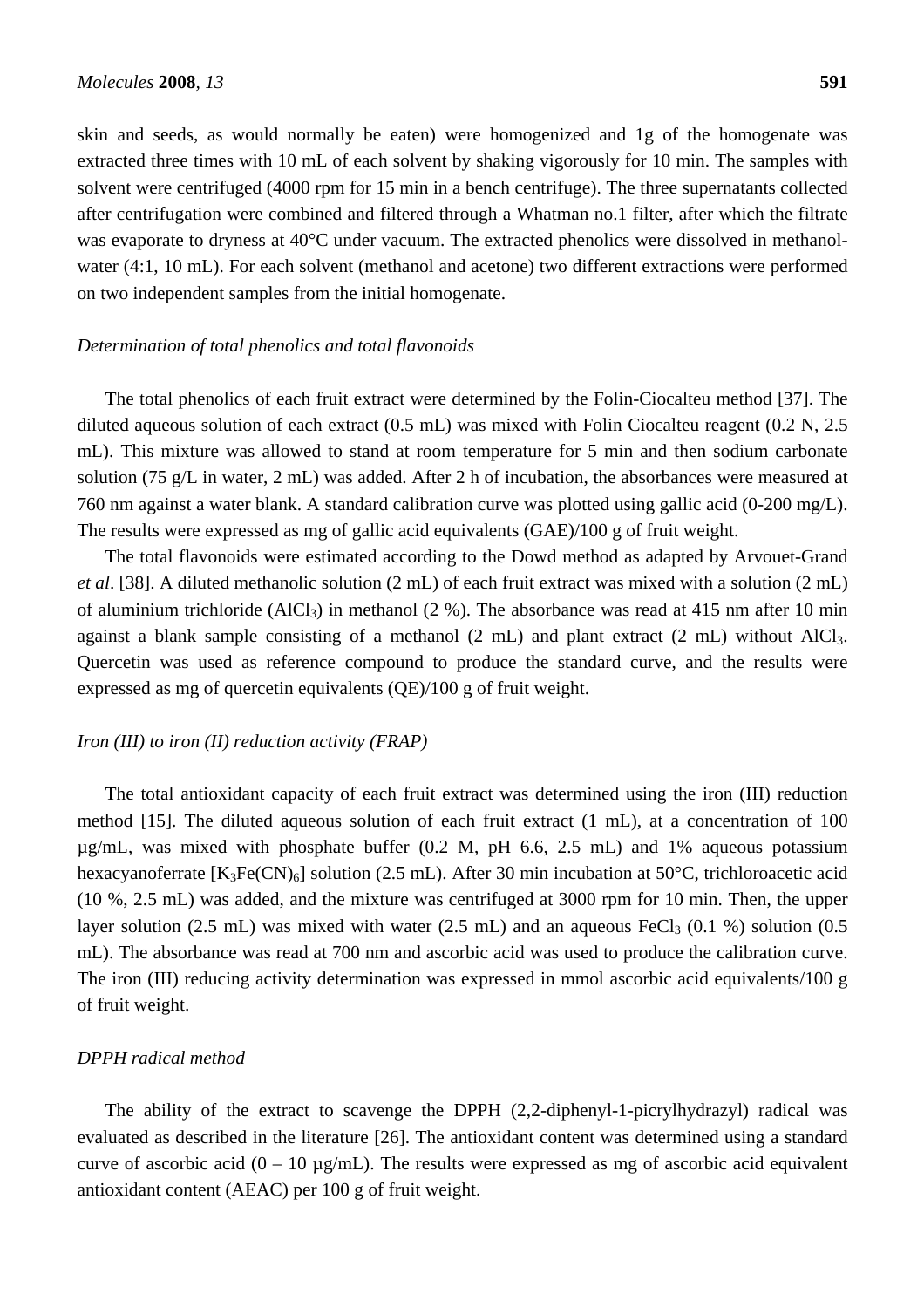#### *ABTS radical cation decolorization assay*

The radical scavenging capacity of antioxidants for the ABTS (2,2'-azinobis-3-ethylbenzothiazoline-6-sulphonate) radical cation was determined as described by Re *et al.* [16]. ABTS**·**<sup>+</sup> was generated by mixing a 7 mM aqueous solution of ABTS with 2.5 mM potassium persulfate (final concentration) followed by storage in the dark at room temperature for 12 h before use. The mixture was diluted with ethanol to give an absorbance of  $0.70 \pm 0.02$  units at 734 nm using spectrophotometer.

For each fruit, the diluted methanol solution of the extract  $(10 \mu L)$  was allowed to react with fresh ABTS<sup>\*</sup> solution (990 µL), and then the absorbance was measured 6 min after initial mixing. Ascorbic acid was used as a standard and the capacity of free radical scavenging was expressed as µmol ascorbic acid equivalents /100 g of fruit weight.

#### *Statistical analysis*

All data presented are means of six determinations (three replicates per each of the two independent extractions) along with standard deviations. Statistical analysis used the MS Excel software (CORREL Statistical function) to calculate quercetin, ascorbic acid and gallic acid equivalents, to determine inhibition percentage, and to establish linear regression equations. The Pearson Product Moment function of SigmaStat2.0 was used to determine correlation coefficients (R).

#### **References**

- 1. Freiberger, C.E.; VanderJagt, D.J.; Pastuszyn, A.; Glew, R.S.; Mounkaila, G.; Millson, M.; Glew, R.H. Nutrient content of the edible leaves of seven wild plants from Niger. *Plant Food Hum. Nutr.* **1998**, *53*, 57–69.
- 2. Lock, K.; Pamerleau, J.; Causer, L.; Altmann, D.R.; McKee, M. The global burden of disease attributable to low consumption of fruit and vegetables: implications for the global strategy on diet. *Bull. World Heath Org.* **2005**, *83*, 100-108.
- 3. Glew, R.S.; Dorothy, J.; Chuang, L.-T.; Huang, Y.-S.; Millson, M.; Glew, R.H. Nutrient content of four edible wild plants from West Africa. *Plant Foods Hum. Nutr.* **2005**, *60*, 187-193.
- 4. Ambé, G.A. Les fruits sauvages comestibles des savanes guinéennes de Côte-d'Ivoire: état de la connaissance par une population locale, les Malinké. *Biotechnol. Agron. Soc. Environ.* **2001**, *5*, 43-58.
- 5. Lako, J.; Trenerry, V.C.; Wahlqvist, M.; Wattanapenpaiboon, N.; Sotheeswaran, S.; Premier, R. Phytochemical flavonols, carotenoids and the antioxidant properties of a wide selection of Fijian fruit, vegetables and other readily available foods. *Food Chem.* **2007**, *101*, 1727–1741.
- 6. Leung, W-T.W. *Food composition table for use in Africa*. FAO and US Department of Health, Education, and Welfare: Rome and Washington, **1968**.
- 7. Besco, E.; Braccioli, E.; Vertuani, S.; Ziosi, P.; Brazzo, F.; Renato Bruni, R.; Sacchetti, G.; Manfredini, S. The use of photochemiluminescence for the measurement of the integral antioxidant capacity of baobab products. *Food Chem.* **2007**, *102*, 1352-1356.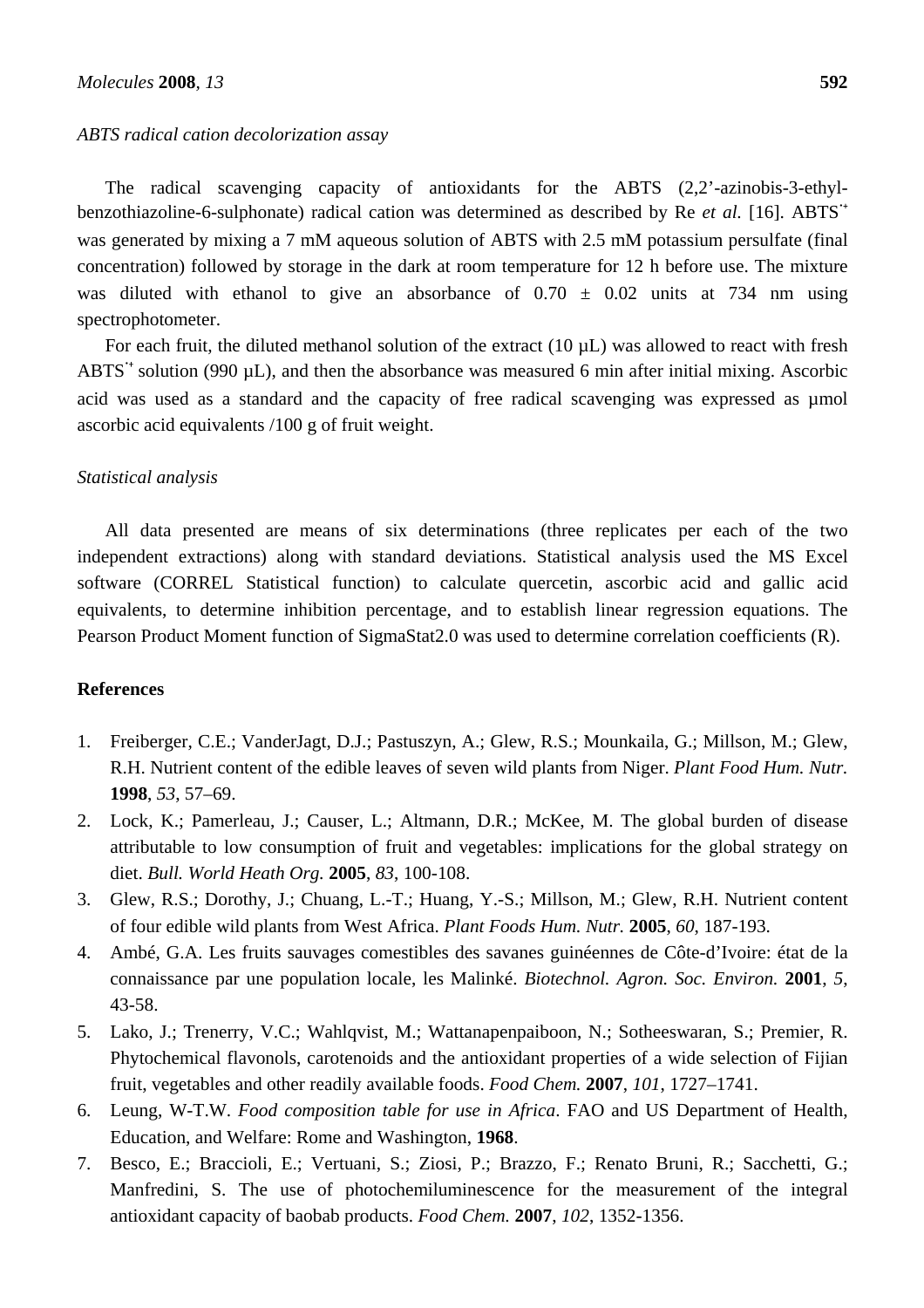- 8. Muchuweti, M.; Zenda, G.; Ndhlala, A.R.; Kasiyamhuru, A. Sugars, organic acid and phenolic compounds of *Ziziphus mauritiana* Fruit. *Eur. Food Res. Technol.* **2005**, *221*, 570–574.
- 9. Mdluli, K.M. Partial purification and characterisation of polyphenol oxidase and peroxidase from marula fruit (*Sclerocarya birrea* subsp. Caffra). *Food Chem.* **2005**, *92*, 311–323.
- 10. Ndhlala, A.R.; Kasiyamhuru, A.; Mupure, C.; Chitindingu, K.; Benhura, M.A.; Muchuweti, M. Phenolic composition of *Flacourtia indica, Opuntia megacantha* and *Sclerocarya birrea*. *Food Chem.* **2007**, *103*, 82–87.
- 11. Proteggente, A.R.; Pannala, A.S.; Paganga, G.; Buren, L.V.; Wagner, E.; Wiseman, S.; Van De Put, F.; Dacombe, C.; Rice-Evans, C. The antioxidant activity of regularly consumed fruit and vegetables reflects their phenolic and vitamin C composition. *Free Radical Res.* **2002**, *36*, 217- 233.
- 12. Soong, Y.-Y.; Barlow, P.J. Antioxidant activity and phenolic content of selected fruit seeds. *Food Chem.* **2004**, *88*, 411-417.
- 13. Sudjaroen, Y.; Haubner, R.; Wurtele, G.; Hull, W.E.; Erben, G.; Spiegelhalder, B.; Changbumrung, S.; Bartsch, H.; Owen, R.W. Isolation and structure elucidation of phenolic antioxidants from Tamarind (*Tamarindus indica* L.) seeds and pericarp. *Food Chem. Toxicol.* **2005**, *43*, 1673–1682.
- 14. Calvin, A.L.; Hay, A.E.; Marston, A.; Stoeckli-Evans, H.; Scopelliti, R.; Diallo, D.; Hostettmann, K. Bioactive diterpenes from the fruits of *Detarium microcarpum*. *J. Nat. Prod.* **2006**, *69*, 768- 773.
- 15. Hinneburg, I.; Dorman, H.J.D.; Hiltunen, R. Antioxidant activities of extracts from selected culinary herbs and spices. *Food Chem.* **2006**, *97*, 122-129.
- 16. Re, R.; Pellegrini, N.; Proteggente, A.; Pannala, A.; Yang, M.; Rice-Evans, C. Antioxidant activity applying an improved ABTS radical cation decolorization assay. *Free Radical Biol. Med.* **1999**, *26*, 1231-1237.
- 17. Roginsky, V.; Lissi, E.A. Review of methods to determine chain-breaking antioxidant activity in food. *Food Chem.* **2005**, *92*, 235-254.
- 18. Hukkanen, A.T.; Polonen, S.S.; Karenlampi, S.O.; Kokko, H.I. Antioxidant capacity and phenolic content of sweet rowanberries. *J. Agri. Food Chem.* **2006**, *54*, 112-119.
- 19. Asami, D.K.; Hong, Y.-J.; Barret, D.M.; Mitchell, A.E. Comparison of the total phenolic and ascorbic acid content of freeze-dried and air-dried marionberry, strawberry, and corn grown using conventional, organic, and sustainable agricultural practices. *J. Agric. Food Chem.* **2003**, *51*, 1237-1241.
- 20. Kerharo, J.; Adam, J.G. *La pharmacopée Sénégalaise traditionnelle. Plantes médicinales et toxiques*. **1974**, Editions Vigot Frères. 1012 p.
- 21. Nacoulma O.G. *Plantes médicinales et pratiques médicales traditionnelles au Burkina-Faso : cas du plateau central*. Thèse doctorat d'État. Université de Ouagadougou, Burkina-Faso, **1999**, Tome II, 261 p.
- 22. Heinrich, M.; Nebel, S.; Leonti, M.; Rivera, D.; Obon, C. Local Food-Nutraceuticals: bridging the gap between local knowledge and global needs. *Forum Nutr.* **2006**, *59*, 1-17.
- 23. Lim, Y.Y.; Lim, T.T.; Tee, J.J. Antioxidant properties of several tropical fruits: A comparative study. *Food Chem.* **2007**, *103*, 1003-1008.